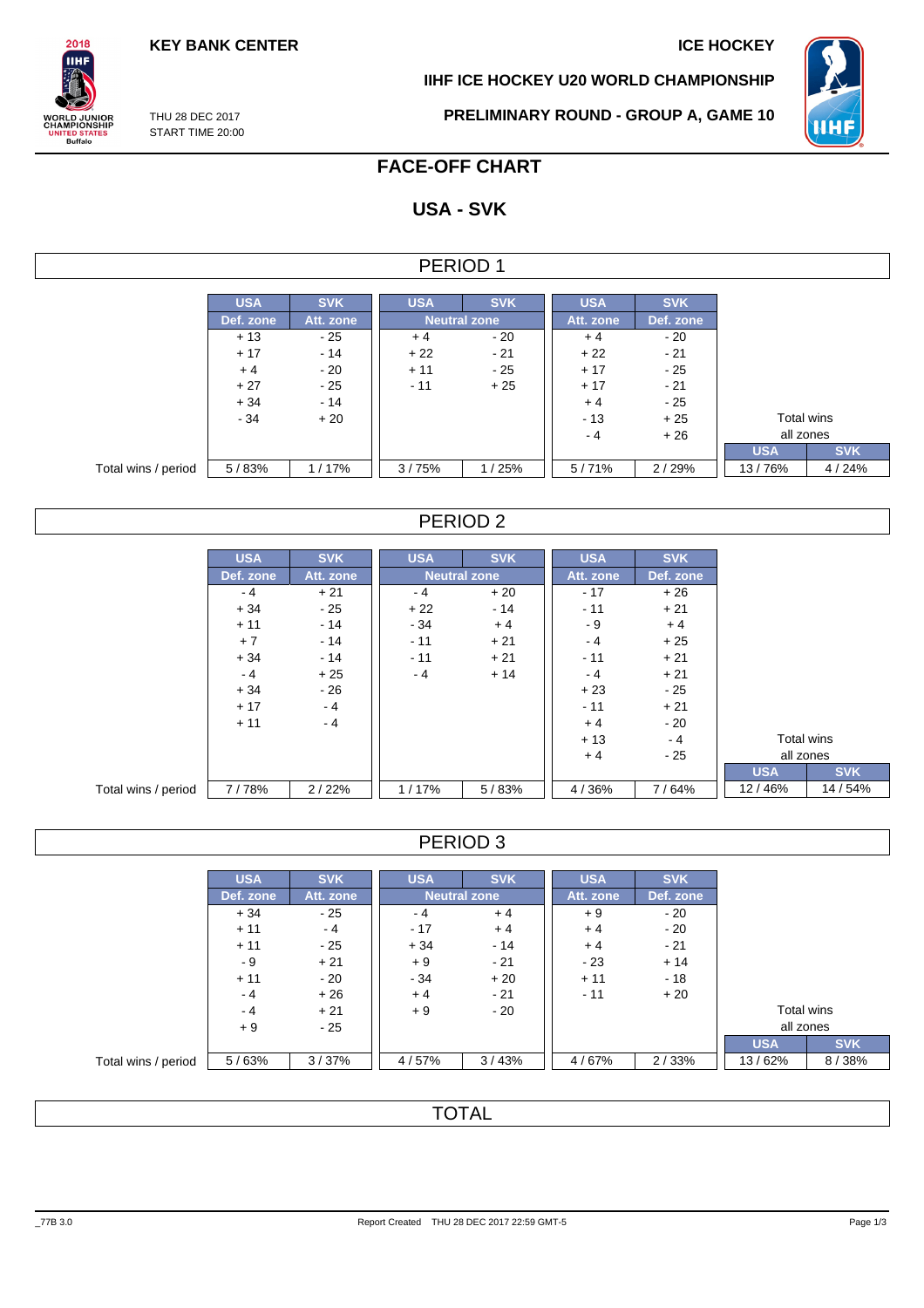### **KEY BANK CENTER ICE HOCKEY**

**HHI** 

## $2018$ **IIHF ORLD JUNIOR**<br>HAMPIONSHIP TATES NITED STA<br>Buffalo

# **IIHF ICE HOCKEY U20 WORLD CHAMPIONSHIP**



THU 28 DEC 2017 START TIME 20:00

|                   | USA<br>Def. zone | <b>SVK</b><br>Att. zone | <b>SVK</b><br>USA<br><b>Neutral zone</b> |       | <b>USA</b><br>Att. zone | <b>SVK</b><br>Def. zone | Total wins<br>all zones |            |
|-------------------|------------------|-------------------------|------------------------------------------|-------|-------------------------|-------------------------|-------------------------|------------|
|                   |                  |                         |                                          |       |                         |                         | <b>USA</b>              | <b>SVK</b> |
| Total wins / game | 74%              | 6/26%                   | 8/47%                                    | 9/53% | 13/54%                  | /46%<br>$-11$           | 38/59%                  | 26/41%     |
|                   |                  |                         |                                          |       |                         |                         |                         |            |